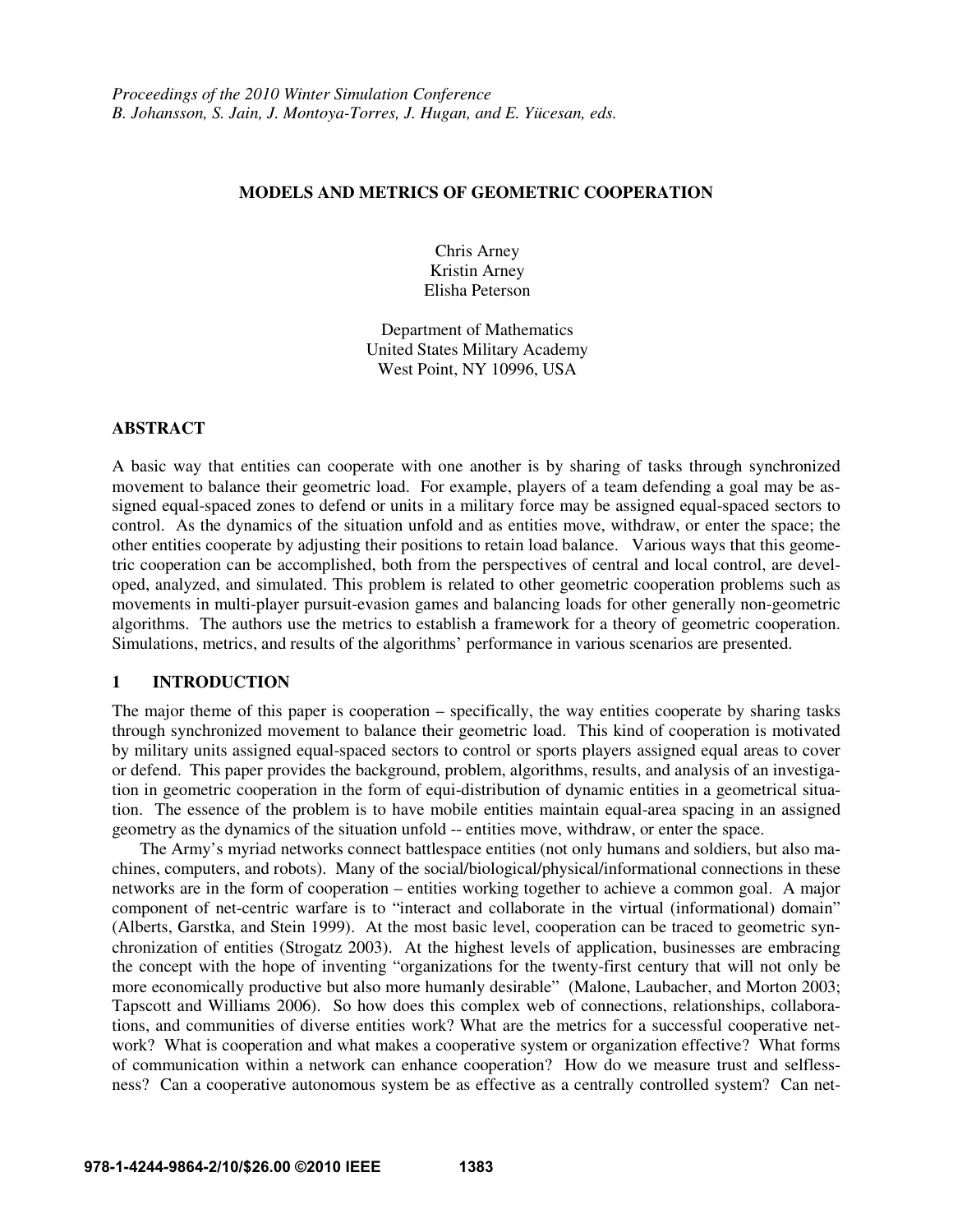work structures, processes, tools, connections, communications, and languages enhance cooperation, achieve synergy, and optimize networks?

 Cooperation is not yet well-understood from a mathematical point-of-view. The most classical mathematical construct in this area is John von Neumann's "cooperative game theory", introduced in the early  $20<sup>th</sup>$  century (Neumann 1928). However, this concept applies primarily to a group of entities working together for selfish reasons. In contrast, most forms of cooperation in social and military networks involve a team working together for a common good. In reality, von Neumann's theory only applies to certain kinds of cooperation. This work starts at the root level of cooperation to establish the basic framework.

 The framework of subset team games (Arney and Peterson 2008) provides a foundational tool that can be used to study some of these questions about networks and cooperative system. The framework builds upon existing metrics of "team success" to provide complementary metrics of "altruistic" or teamoriented cooperation and "selfish" cooperation. The result is a tool that can provide some powerful insight into altruism, teamwork and cooperation. (Axelrod 1996, Axelrod and Cohen 2000)

 In this paper, we demonstrate several examples in basic geometric cooperation. We seek to build a foundation by establishing a simulation tool to study these questions about networks and cooperative systems. In this paper, we demonstrate several examples in basic geometric cooperation. Using a game theoretic construct, the basic assumption is that the players (or entities) join together as a team, working for the best team payoff or metric performance. In this case, the goal of the entities (or players) is to maintain their equal spacing as the situation changes. There are many examples of such situations: players on sports teams assigned to defend areas that shift in importance as the game is played; groups in organizations assigned to perform tasks that can be assigned geometrically; military units assigned to control or observe assigned areas of operations where assignments need to shift as the situation changes; and mobile sensors placed on the battlefield to monitor and sense equally the entire battlespace.

### **2 GEOMETRIC EQUI-DISTRIBUTION PROBLEM**

### **2.1 Equal Areas**

In this paper, we focus on cooperation for the simple task of determining geometric assignments in a polygonal region to establish regions of equal area. There are some static algorithms that try to use establish shapes (triangles, polygons) to divide the region (Ben et al. 2006, Snyder 1992) Each entity (player or agent) is assigned a particular region within the polygon, and the goal is for the entities (players) to sense their situation and move autonomously to equalize their assigned areas. Several agent-based algorithms are developed and run in simulations to test the performance and convergence of the algorithm. Metrics are computed to determine how successful the entity distribution is at any stage of the dynamic situation.

### **2.2 Metrics**

The metrics that are used are normalized with respect to the mean area of the sub-regions and the number of entities to capture the deviations in the areas of responsibilities as ratios. Let  $\bm{A}$  represent the mean sub-region area, and let  $A_1, A_2, ..., A_n$  represent the areas assigned to individual players. We track three measures of deviation:

- 1) The maximum deviation from the mean as a ratio with mean sub-region area:  $\max_i |A_i \overline{A}| / \overline{A}$ .
- 2) The average deviation from the mean as a ratio with mean sub-region area:  $\frac{1}{m} \sum |A_i \overline{A}| / |\overline{A}|$ .
- 3) The sum of the mean-squared deviations as a ratio with the square of the mean sub-region area:  $\frac{1}{n}\sum (A_i - \bar{A})^2/\bar{A}^2$ .

By tracking these normalized utility metrics (ratios or percentages), we are able to normalize the algorithms behavior independent of the size of the region or the number of points used in the simulation.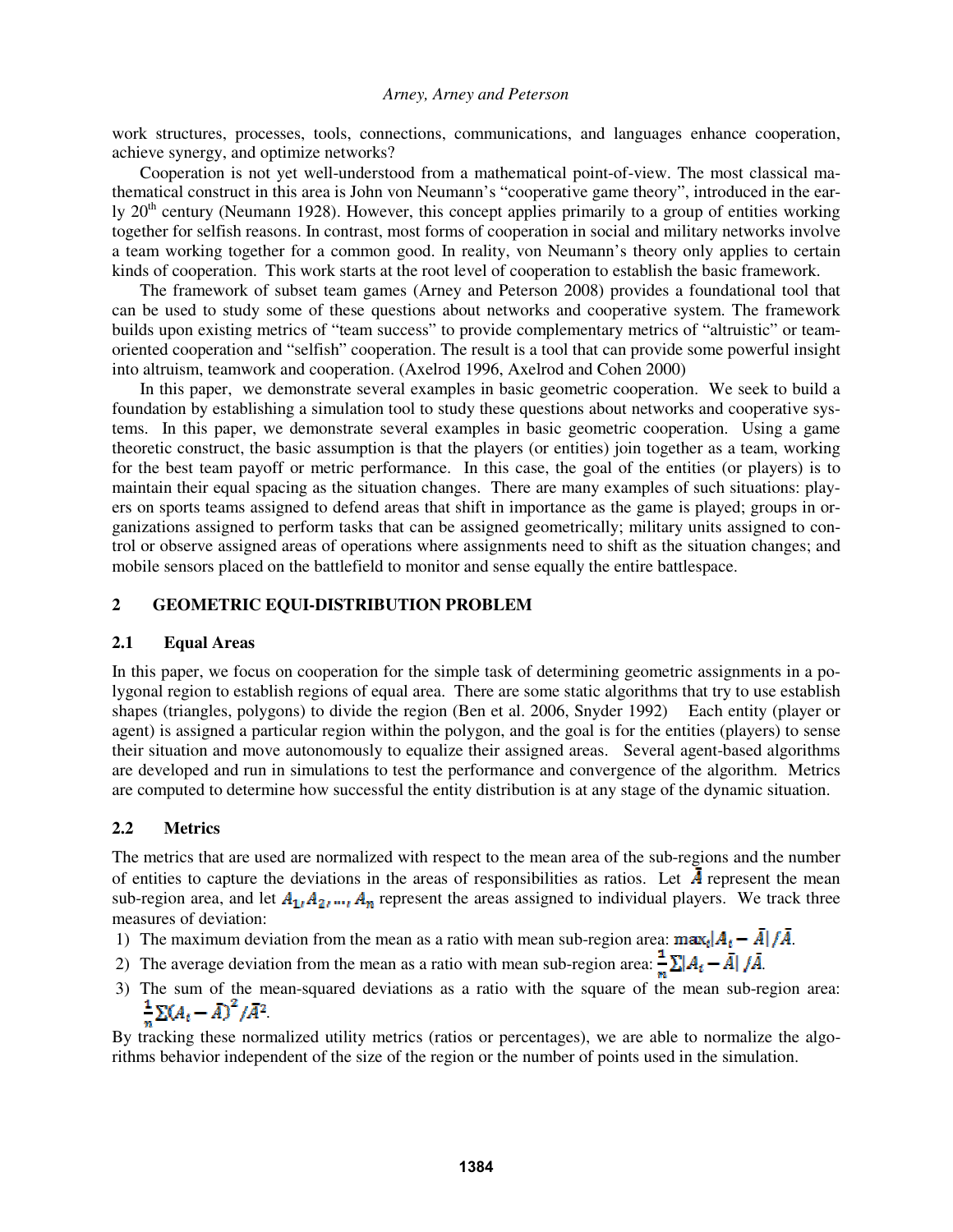### **2.3 Basic Geometry**

The simulations are performed by establishing a polygonal region and initially randomly dispersing a specified number of points (representing entities or players) in the region. A Voronoi diagram then partitions the overall region into sub-regions where each point is responsible for the area where it is the closest point. (Ohyama 2007) This geometric framework is shown as the "meshed" region in Figure 1. In a dynamic assignment game, the areas would then be assigned to each given point as it cooperates to maximize the utility function. The simulations implement various algorithms to dynamically adjust the point locations to make the areas equal.



Figure 1: Initial "meshed" region with 40 points (unequal areas). This region has poor utility metrics --e.g., the maximum assigned area for the largest entity is 140% of the mean area.

# **3 ALGORITHMS**

We begin with the premise that when the autonomous entities in a region sense they are no longer in balance in terms of equal areas of responsibility, they attempt to move to equalize the areas using only local information. To do this, the entity determines local factors (distances or areas or loads of neighboring entities) and seeks to move in a way to reduce the imbalance. For organization purposes, we classify the balancing algorithms as static (based on local static factors -- areas of neighboring subregions) or dynamic (based on how neighboring elements are moving – distances from neighbors). We present two algorithms of both types for a total of four algorithms and label them S-1, S-2, D-1, and D-2.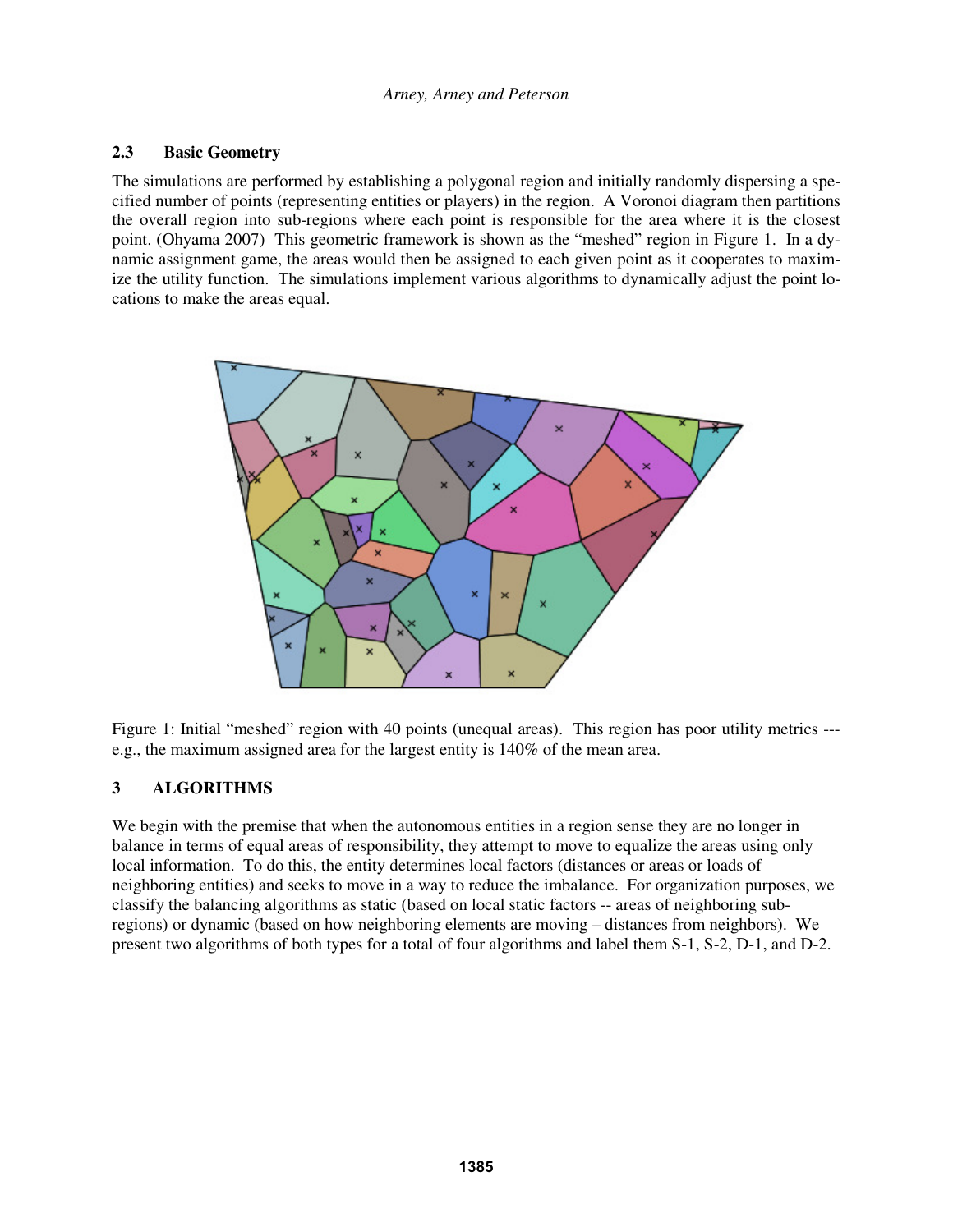# **3.1 Static Algorithms**

The two static (local, area-based) algorithms are described as follows:

- S-1: Each entity moves toward the neighboring sub-region with largest area in an attempt to increase its own area and decrease the area of the larger-area neighbor.
- S-2: Each entity moves in a direction found by weighting the differences in the region's area with all its adjacent neighbor areas. If the neighbor has area A and position  $\vec{x}$ , and its neighbors have areas  $A_i$  and positions  $\vec{x}_i$ , then the entity will move its position by

$$
\gamma \sum_{i} (A_i - A) \frac{\vec{x}_i - \vec{x}}{||\vec{x}_i - \vec{x}||}
$$

where  $\gamma$  is a constant parameter. This is equivalent to gradient-based local optimization of the function  $\sum_i (A_i - A)(\vec{x}_i - \vec{x})$ .

In these static algorithms, an entity uses information about its neighbors' positions and areas only.

# **3.2 Dynamic Algorithms**

The two dynamic (local distance- and movement-based) algorithms are described as follows:

- D-1: Each entity moves with the average of all neighbor movements (iterative scheme) if its area is close to the mean sub-region area. If the area is too much larger than this target area, or too much smaller, then its behavior depends upon whether or not its own region is part of the boundary of the larger polygonal region. If it is a boundary point, then it will move toward the boundary if its area is too large or away from the boundary if its area is too small. If it is not a boundary point, then it will move toward its farthest neighbor if the area is too large or away from the closest neighbor if its area is too small.
- D-2: Each entity moves with the average of its *two* closest neighbors if they are far enough away, but moves directly away from its nearest neighbor if it is too close. After this initial movement stage, entities that are too close to the boundary move directly away from the boundary.

 In these dynamic algorithms, an entity has information about its target area, the mean sub-region area. But it does not use information about its neighbors' areas, but rather information about its neighbors' positions and movement in past iterations. Each parameter in the algorithm, e.g. how close is "too close" for two neighbors and the threshold areas, remain fixed throughout a simulation.

### **3.3 Equi-Distribution Platform**

The simulations are managed through our Java-programmed Equi-Distribution Platform that enables us to establish the initial polygonal region, set the number of sub-regions/entities/points, set the parameters, and establish graphic images through Voronoi diagrams. Once the initial system is established the platform enables us to select and run the algorithm (either continuously or step by step) and watch the movement of the entities and monitor the metrics of the simulation (to include plots of metrics over time). A visual image of the complete graphic platform interface is shown in Figure 2.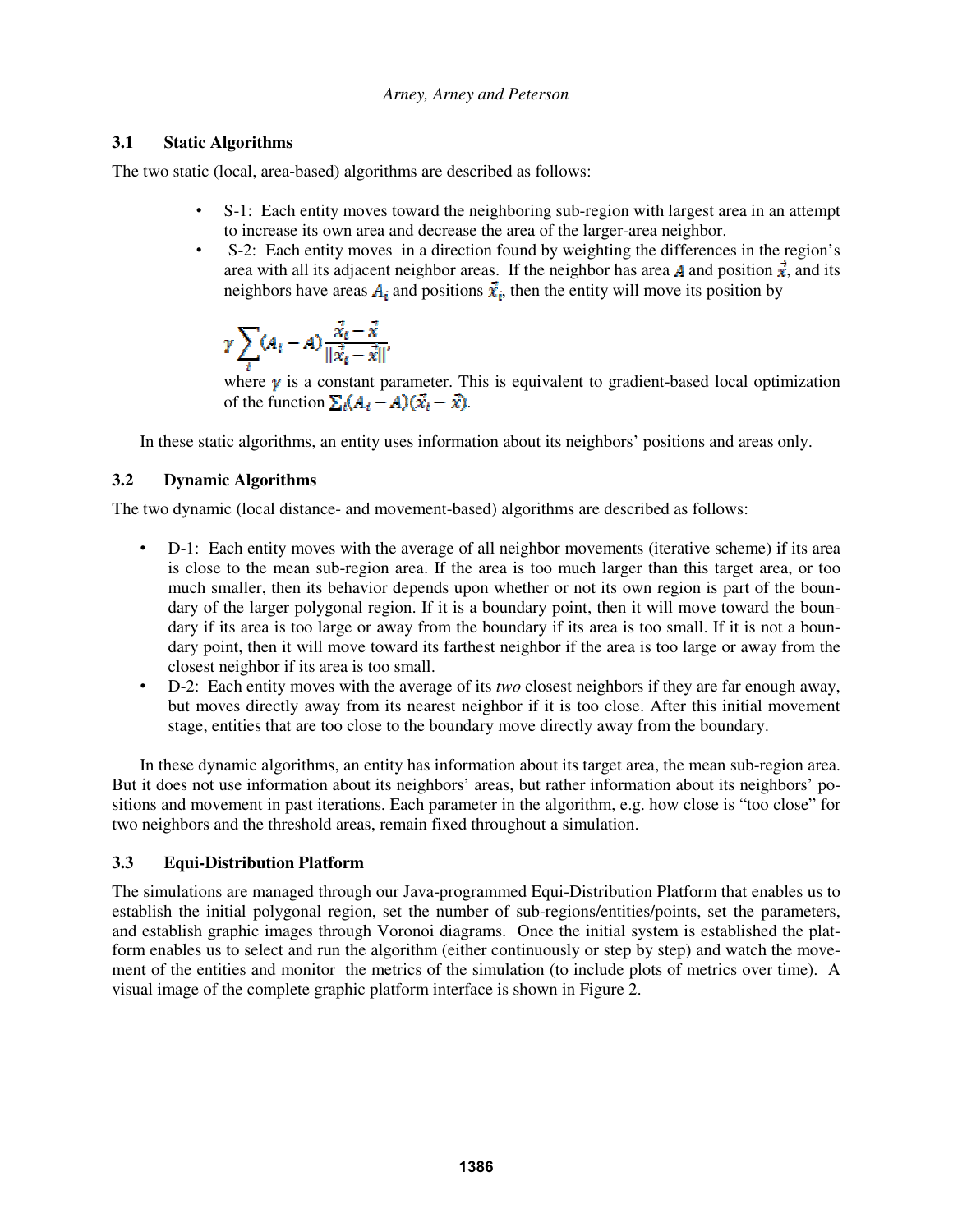

Figure 2: JAVA-based simulation platform for geometric distribution algorithms

 Our perspective was that because these algorithms are only locally based, convergence to an optimal mesh would be slow and difficult to achieve even using the areas as input parameters in algorithms S-1 and S-2. More in keeping with the idea that the entities should be able to directly sense the imbalance, algorithms D-1 and D-2 use the distances to neighbors as their primary input parameters. While there is some correspondence between distance and area, we were unsure that these local algorithms would lead to adequate or reasonable behavior.

### **4 RESULTS**

### **4.1 Basic Convergence Results**

We have run the four algorithms to test their performance in various scenarios. We did this for 40 entities (with two different initial conditions), 100 entities, and 400 entities, using all four of our algorithms in each case. An image of the region with a sample converged mesh (40 areas or sub-regions that are equal) is shown in Figure 3. The results of the simulations for the four algorithms for 40 entities (2 different initial meshes), 100 entities, and 400 entities are provided in Table 1. Additionally, the performance and convergence data for the simulations for algorithm S-2 are provided in Table 2.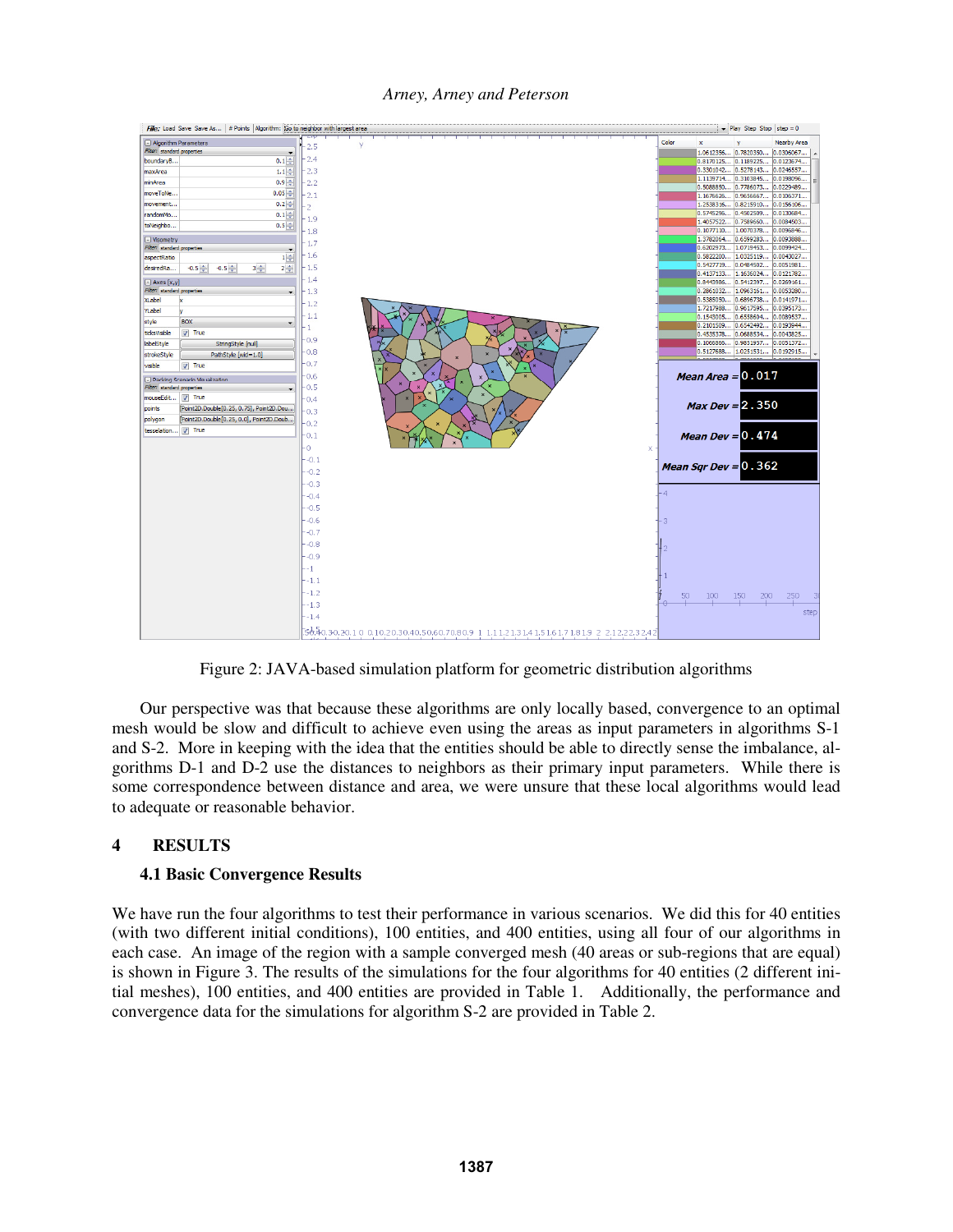

Figure 3: Converged region with 40 points arrayed in locations to produce equal areas of responsibility.

Table 1: Data for all three deviation metrics for the simulations for all four algorithms (S-1, S-2, D-1, D-2) and all four initial meshes (40, 40, 100, 400 points).

|                   |                               |                | After 500 steps |                |       |       |  |
|-------------------|-------------------------------|----------------|-----------------|----------------|-------|-------|--|
|                   |                               | <b>Initial</b> | S <sub>1</sub>  | S <sub>2</sub> | D1    | D2    |  |
| CASE 1:40 points  | <b>Mean Area</b>              | 0.043          |                 |                |       |       |  |
|                   | <b>Maximum Deviation</b>      | 1.417          | 0.955           | 1.198E-04      | 0.641 | 1.154 |  |
|                   | <b>Mean Deviation</b>         | 0.429          | 0.205           | 2.18E-05       | 0.117 | 0.376 |  |
|                   | <b>Mean Squared Deviation</b> | 0.292          | 0.07            | 1.25E-09       | 0.028 | 0.208 |  |
|                   |                               |                |                 |                |       |       |  |
| CASE 2: 40 points | Mean Area                     | 0.043          |                 |                |       |       |  |
|                   | <b>Maximum Deviation</b>      | 1.191          | 1.061           | 2.18E-07       | 0.208 | 1.038 |  |
|                   | <b>Mean Deviation</b>         | 0.303          | 0.308           | 6.47E-08       | 0.084 | 0.252 |  |
|                   | <b>Mean Squared Deviation</b> | 0.147          | 0.156           | 7.58E-15       | 0.011 | 0.11  |  |
|                   |                               |                |                 |                |       |       |  |
| 100 points        | <b>Mean Area</b>              | 0.017          |                 |                |       |       |  |
|                   | <b>Maximum Deviation</b>      | 2.35           | 0.895           | 5.20E-02       | 0.583 | 1.231 |  |
|                   | <b>Mean Deviation</b>         | 0.474          | 0.212           | 4.00E-03       | 0.124 | 0.268 |  |
|                   | <b>Mean Squared Deviation</b> | 0.362          | 0.073           | 7.18E-05       | 0.027 | 0.125 |  |
|                   |                               |                |                 |                |       |       |  |
| 400 points        | <b>Mean Area</b>              | 0.004          |                 |                |       |       |  |
|                   | <b>Maximum Deviation</b>      | 2.572          | 0.904           | 1.90E-01       | 0.614 | 4.281 |  |
|                   | <b>Mean Deviation</b>         | 0.428          | 0.149           | 1.40E-02       | 0.132 | 0.351 |  |
|                   | <b>Mean Squared Deviation</b> | 0.314          | 0.045           | 5.04E-04       | 0.029 | 0.274 |  |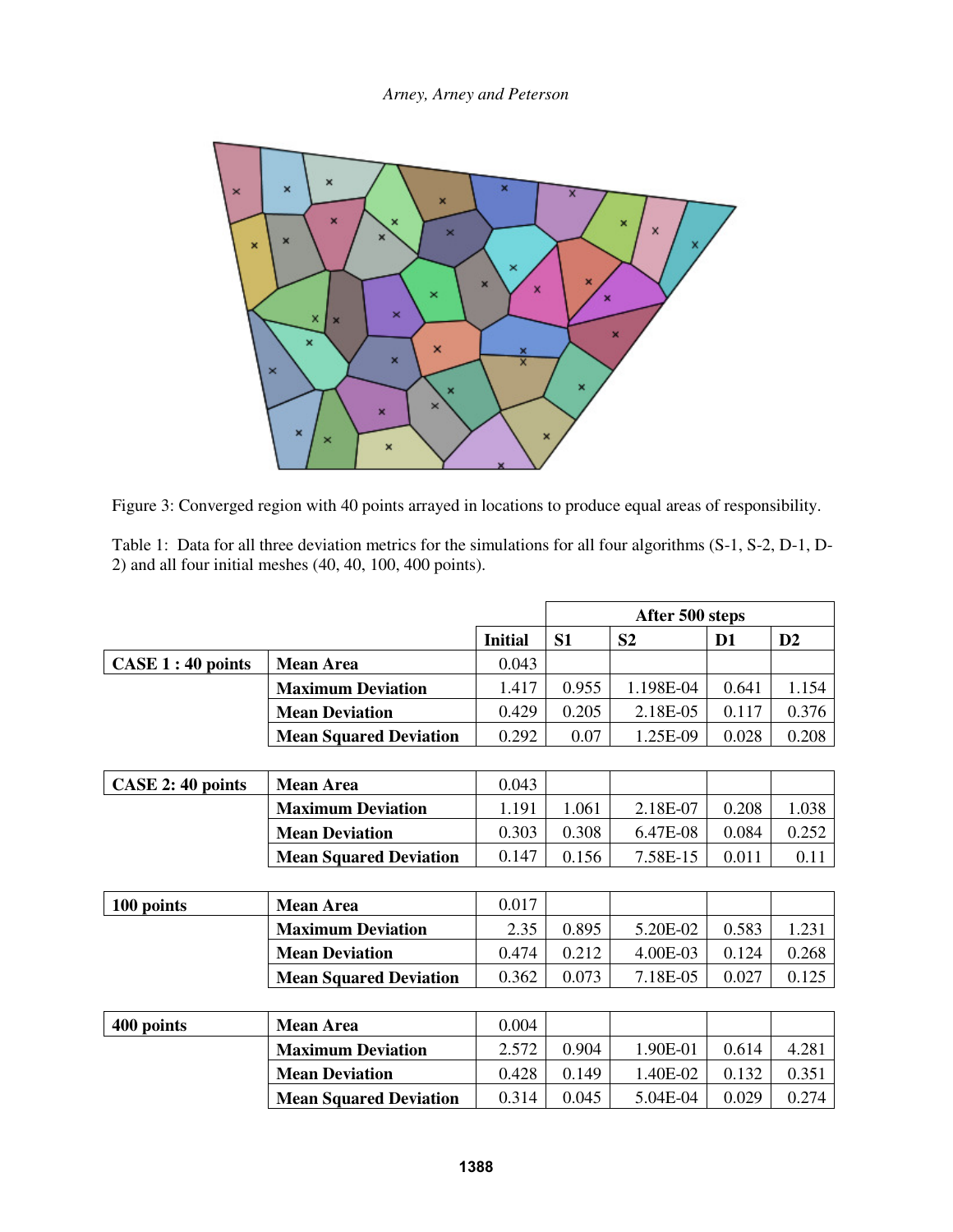S-2 performance (converging at order  $n^{-0.5}$  using local neighbor area data) is impressive and shows that the entities are cooperating in an efficient manner. Likewise, D-1's performance using only local distance data was effective as well. While this algorithm did not converge, it controls the deviations of the sub-regions and reaches an oscillatory equilibrium. Overall, these two algorithms appear to exhibit cooperative behavior that provides for geometric synchronization of the system.

|                |                           |                | <b>Number of Steps</b> |          |            |          |          |  |
|----------------|---------------------------|----------------|------------------------|----------|------------|----------|----------|--|
|                |                           | <b>Initial</b> | 10                     | 50       | <b>100</b> | 250      | 500      |  |
| <b>CASE 1:</b> |                           |                |                        |          |            |          |          |  |
| 40 points      | <b>Maximum Deviation</b>  | 1.417          | 0.332                  | 0.057    | 0.018      | 0.002    | 1.20E-04 |  |
|                | <b>Mean Deviation</b>     | 0.429          | 0.094                  | 0.011    | 0.004      | 2.97E-04 | 2.18E-05 |  |
|                | <b>Mean Sq. Deviation</b> | 0.292          | 0.014                  | 2.47E-04 | 2.62E-05   | 2.48E-07 | 1.25E-09 |  |
|                |                           |                |                        |          |            |          |          |  |
| CASE 2:        |                           |                |                        |          |            |          |          |  |
| 40 points      | <b>Maximum Deviation</b>  | 1.191          | 0.167                  | 0.114    | 0.069      | 1.66E-04 | 2.18E-07 |  |
|                | <b>Mean Deviation</b>     | 0.303          | 0.051                  | 0.012    | 0.009      | 4.65E-05 | 6.47E-08 |  |
|                | <b>Mean Sq. Deviation</b> | 0.147          | 0.004                  | 5.96E-04 | 2.88E-04   | 3.70E-09 | 7.58E-15 |  |
|                |                           |                |                        |          |            |          |          |  |
| 100            |                           |                |                        |          |            |          |          |  |
| points         | <b>Maximum Deviation</b>  | 2.35           | 0.521                  | 0.288    | 0.064      | 0.037    | 0.052    |  |
|                | <b>Mean Deviation</b>     | 0.474          | 0.152                  | 0.063    | 0.024      | 0.005    | 0.004    |  |
|                | <b>Mean Sq. Deviation</b> | 0.362          | 0.037                  | 0.006    | 7.93E-04   | 5.42E-05 | 7.18E-05 |  |
|                |                           |                |                        |          |            |          |          |  |
| 400            |                           |                |                        |          |            |          |          |  |
| points         | <b>Maximum Deviation</b>  | 2.572          | 1.028                  | 0.437    | 0.389      | 0.257    | 0.190    |  |
|                | <b>Mean Deviation</b>     | 0.428          | 0.218                  | 0.093    | 0.054      | 0.014    | 0.014    |  |

Table 2: Performance metrics for algorithm S-2.

### **4.2 Cooperation Simulation**

In the following simulation, different individual entities were programmed to follow different algorithms forming teams whose goal was to converge (the utility function measures how close each entity is to the mean or equi-distribution). The entities were scored as to their altruistic and selfish contributions and teams were scored as to their overall performance. Figure 4 shows the evolution of average team scores for five teams of various player (algorithm) composition, with a maximum/ideal score of 20 and the average taken over 200 sets of initial positions.

**Mean Sq. Deviation** 0.314 0.078 0.013 0.005 0.001 5.04E-04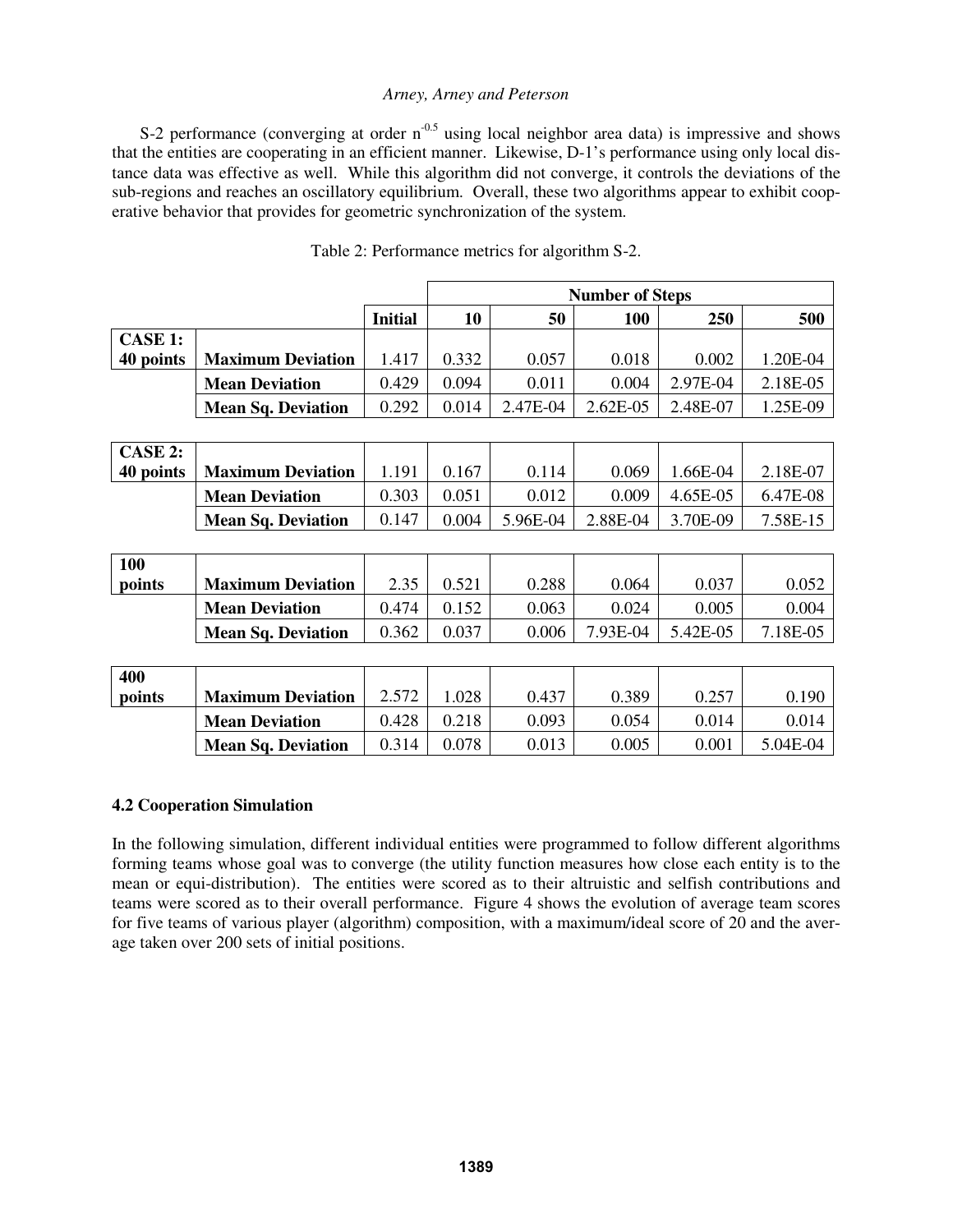

Figure 4: Teams scores reflecting average closeness to equi-distribution for five teams of 20 players each with various compositions of players using the S-1 and S-2 algorithms (as indicated in the margin). Each line represents the average of 200 runs for different sets of initial conditions, with each run consisting of 140 iterations.

 It is clear from Figure 4 that the S-2 algorithm performs better on a homogeneous team than the S-1 algorithm, but it is less clear to what extent the individual players (algorithms) contribute to the overall team score on a heterogeneous team. The framework of subset team games (Arney/Peterson 2008) provides one way to compare the contributions of the different algorithms to the common team. Within this framework, a player's overall contribution is determined by the difference between team score with and without that player. That contribution is further subdivided into a *selfish* contribution, indicating to what extent that player's contribution helps itself, and an *altruistic* contribution, indicating to what extent that player's contribution helps out the other players on the team.

 On this individual level, the results indicate that the S-2 algorithms perform better than the S-1 algorithms on heterogeneous teams, in *both* their selfish and altruistic contribution. Figure 5 shows a comparison of the altruistic and selfish scores of the S-1 and S-2 players on a common team, in this case a team of 20 entities with 10 S-1 and 10 S-2 players. The selfish contribution of S-2 is better on average, and the gap widens over time. The altruistic contribution of S-2 is also better on average, and increases over time. Similar differences in cooperation utility were also apparent in all other team compositions of players performing the S-1 and S-2 algorithms.

 These results indicate that the S-2 algorithm, which weights individual movements based on differences in neighbor areas, improves the overall team score beyond what is expected from a single individual gain. Even in the scenario where almost all players follow S-1, a few S-2 players can have a positive impact on their fellow S-1 players.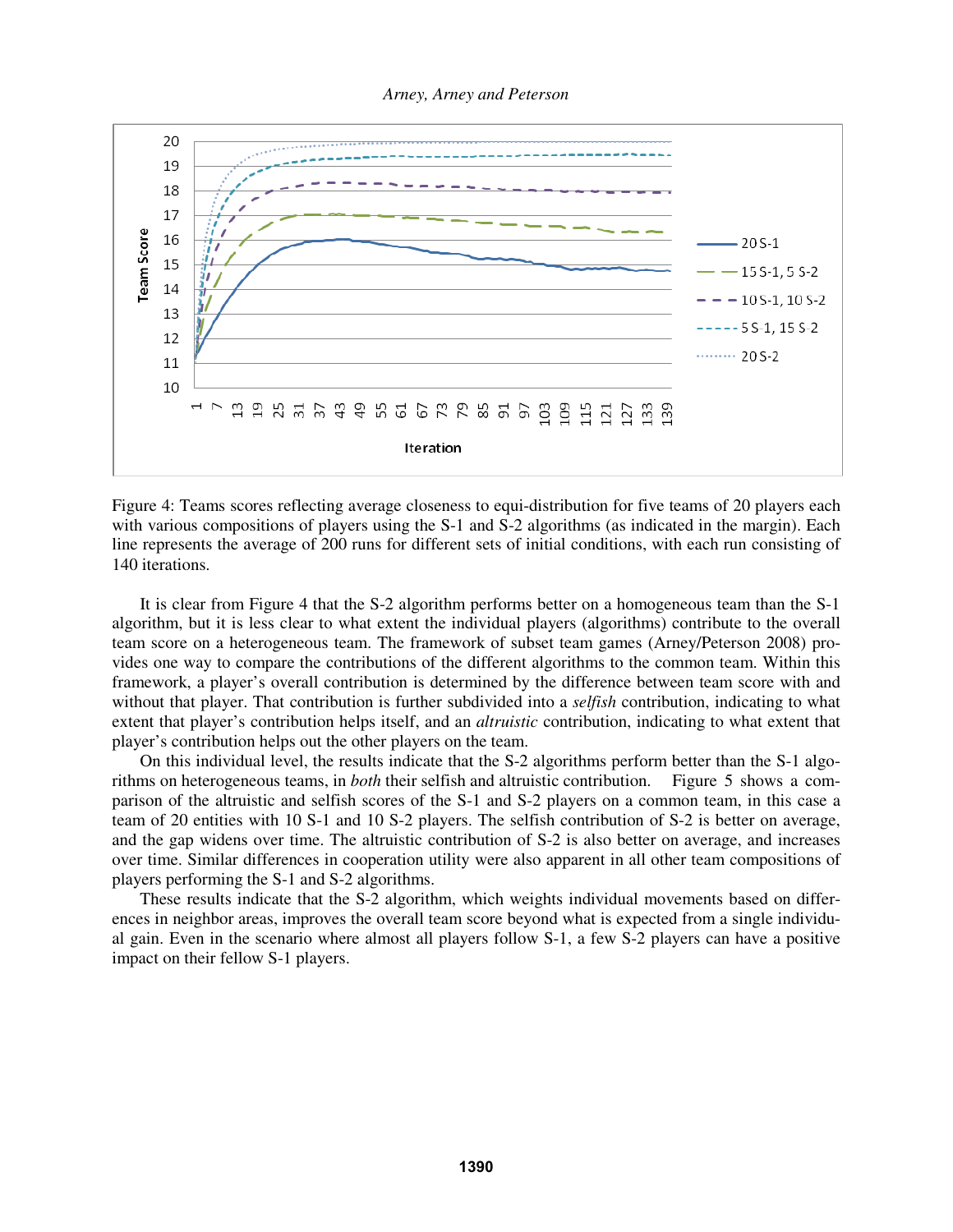

Figure 5: Selfish and altruistic scores for players operating with S-1 and S-2 algorithms on a team with 10 S-1 players and 10 S-2 players. Each line represents the average of 200 runs for different sets of initial conditions, with each run consisting of 140 iterations. Despite some noise in the results, there is clear evidence that the S-2 algorithm is more altruistic.

### **5 APPLICATION**

One well-known application involving this problem is the positioning of satellites over the earth so they have equal area coverage. Other applications involve geo-spatial allocations, air traffic control situations, parallel computing allocations, and various needs of mapping and geographical information systems. We provide a sample of the power of the S-2 algorithm by showing the graphs in Figures 6 and 7 of equidistributing 10 and 25 satellites, respectively, over the coverage region of New York State.

 The dynamic power of these algorithms enable positions to be autonomously adjusted as satellites shift or drift or are incapacitated or added to the region. For example, programming the satellites with the S-2 algorithm would allow each satellite to alter their own coverage area in response to the change in the operability or coverage of a neighbor. This could be done locally by the satellites and would not require an outside controller to recalculate the necessary coverage and then program each satellites to move to a new designated location to ensure equal area coverage.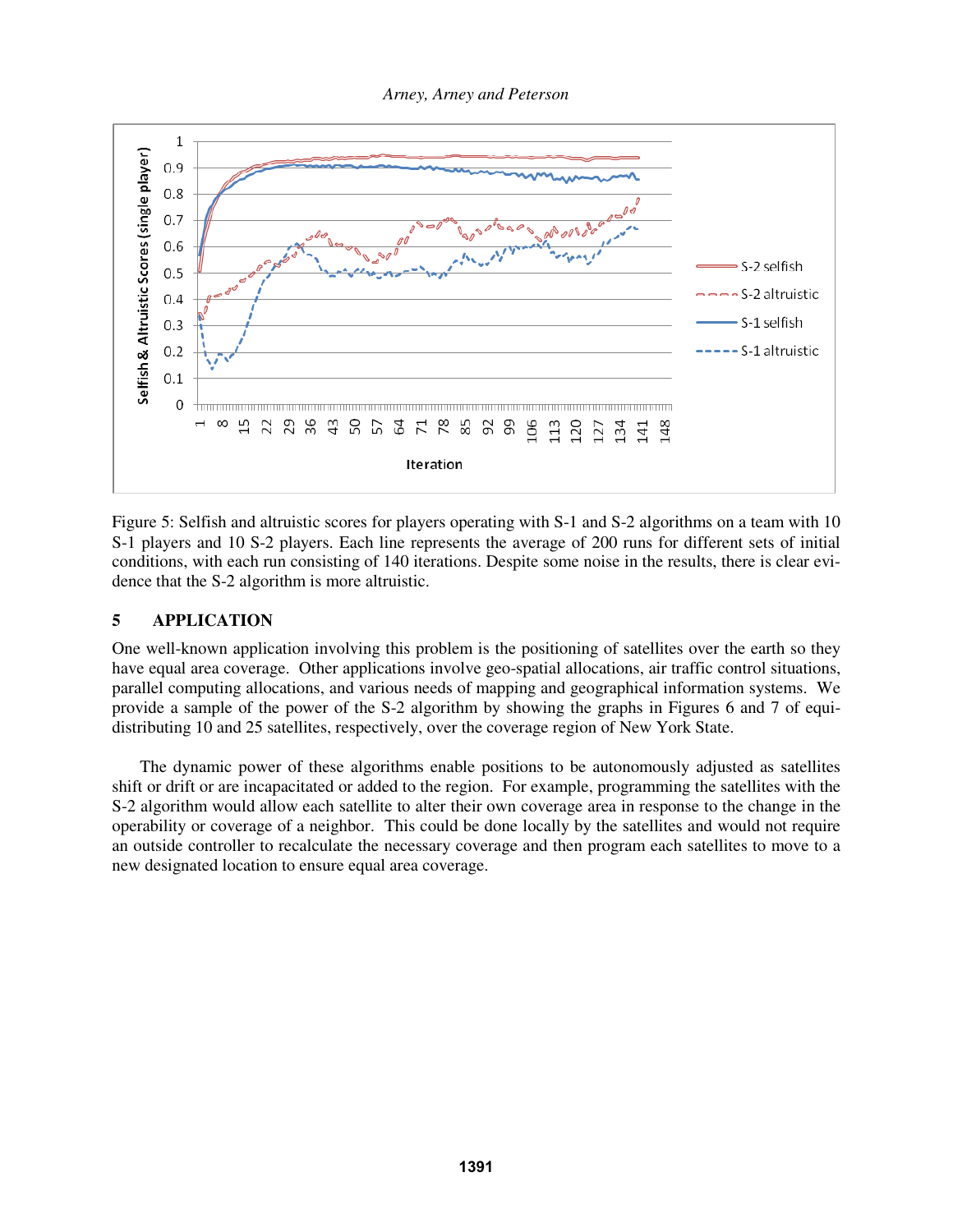*Arney, Arney and Peterson* 



Figure 6: Result of the S-2 algorithm distributing 10 satellites over New York State.



Figure 7: Result of the S-2 algorithm distributing 25 satellites over New York State.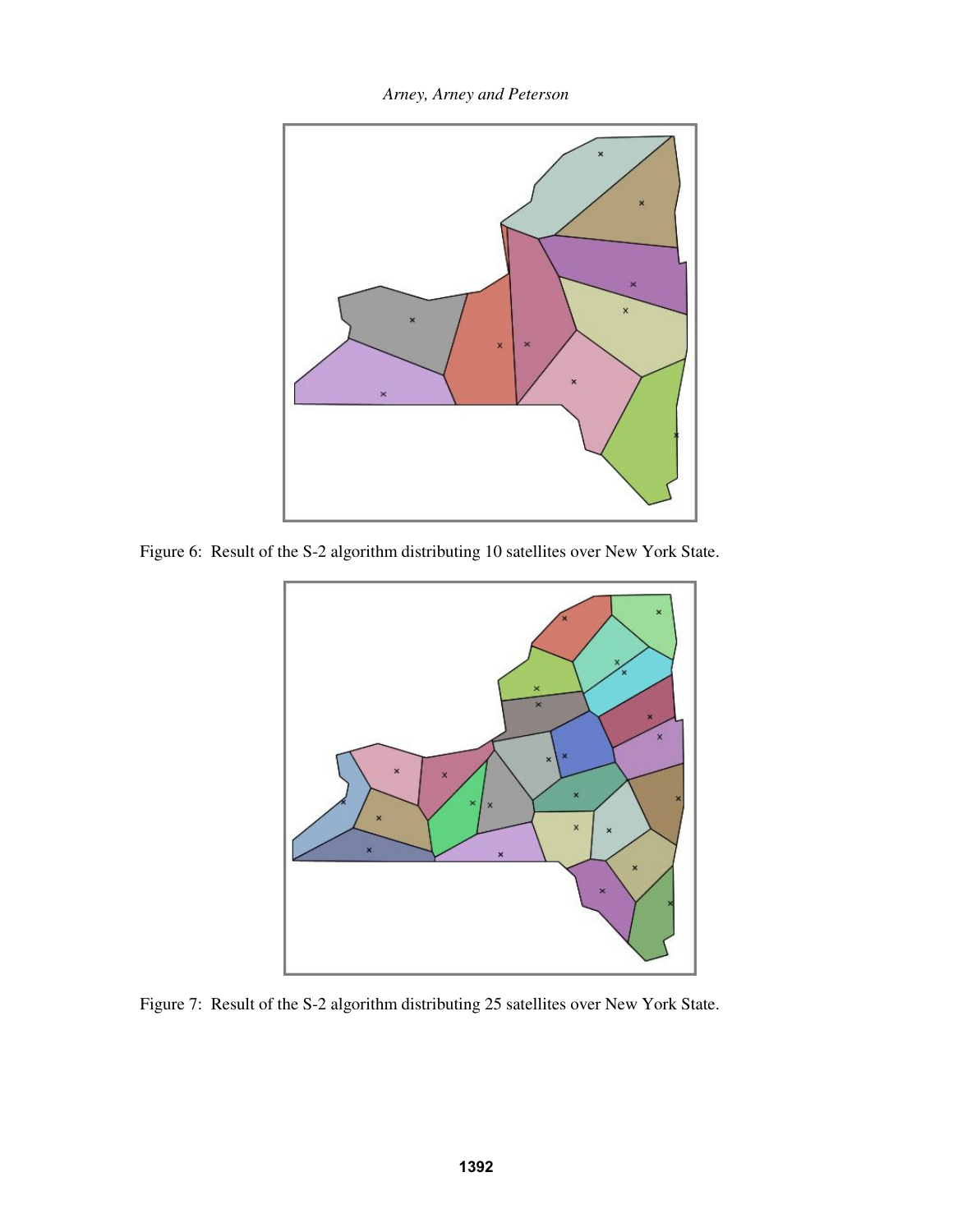#### **6 CONCLUSION**

The simulation results clearly indicate that local algorithms are sufficient to achieve a global balance in areas assigned to individual entities, and in the case of the weighted-area algorithm (S-2), the convergence of these local solutions can be surprisingly quick. It is even more surprising that algorithms that do not directly use information about area also show good performance, although they do not converge.

 The results obtained here using the Equi-Distribution Platform inform our understanding of how metrics for a basic cooperation algorithm can be used to understand the power of cooperation. Underlying the simulation is a geometry network comprised of individual entities and their neighboring entities, and we have demonstrated that this kind of geometric system can solve global problems using only local information.

We also seek to understand this system as a cooperative geometric network. The main idea behind this development is that better networks with increased performance metrics will reduce communications load and increase efficiency. Our results indicate that certain algorithms perform better in heterogeneous teams, both from a selfish perspective and from an altruistic perspective. This quantitative analysis of the cooperative nature of algorithms could prove valuable in assessing situations where certain algorithms are expensive but perform better than others.

 The Army has many networks and organizations that operate primarily on the basis of cooperation. The Army's culture is based on highly technical, cooperative teams. Many of the new emerging technologies of net-centric warfare involve using cooperation in the form of hybrid systems – specialized teams of people, machines, computers, and robots (Alberts, Garstka, and Stein 1999). At the next layer of detail the major elements of cooperation are the mix of trust and autonomy of the agents (i.e., lack of strict control). The American Army is known for its trust and autonomy and this culture will continue in our future doctrine; and therefore, understanding, designing for and using cooperation are critical elements in meeting the goals of the future highly networked Army. This fundamental research in the basic mathematical principles of cooperation can contribute greatly to that effort and these important Army goals.

#### **7 REFERENCES**

- Alberts, D. S., J. J. Garstka, and F. P. Stein. 1999. *Network Science Warfare: Developing and Leveraging Information Superiority*. Washington, DC: CCRP.
- Arney, D. C. and E. Peterson. 2008. Cooperation in Social Networks: Communication, Trust, and Selflessness. *Proceedings of the 2008 Army Science Conference*.
- Axelrod, R. 1997. *The Complexity of Cooperation: Agent-Based Models of Competition and Collaboration*, Princeton, New Jersey: Princeton University Press.
- Axelrod, R. and M. D. Cohen. 2000. *Harnessing Complexity: Organizational Implications of a Scientific Frontier*. New York: Basic Books.
- Ben, J., X. Tong, Y. Zhang, and H. Zhang, 2006. Discrete Global Grid Systems: Generating Algorithm and Software Model. *Geoinformatics 2006* 6421: 1-13.
- Malone, T. W., R. Laubacher, and M. S. S. Morton. 2003. *Inventing the Organizations of the 21st Century*. MIT Press.
- Ohyama, T. 2007. Division of a region into equal areas using additively weighted power diagrams. In IEEE Proceeding of the 4<sup>th</sup> International Symposium of Voronoi Diagrams in Science and Engineer*ing*.
- Snyder, J. 1992. An Equal-Area Map Projection for Polyhedral Globes. *Cartographica* 29: 10-21.
- Strogatz, S. 2003. *Sync: The Emerging Science of Spontaneous Order*. Hyperion.
- Tapscott, D. and A. D. Williams. 2006. *Wikinomics: How Mass Collaboration Changes Everything*. Portfolio.
- v. Neumann, J. 1928. Zur Theorie der Gesellschaftsspiele. *Math Annalen* 100: 295-320.